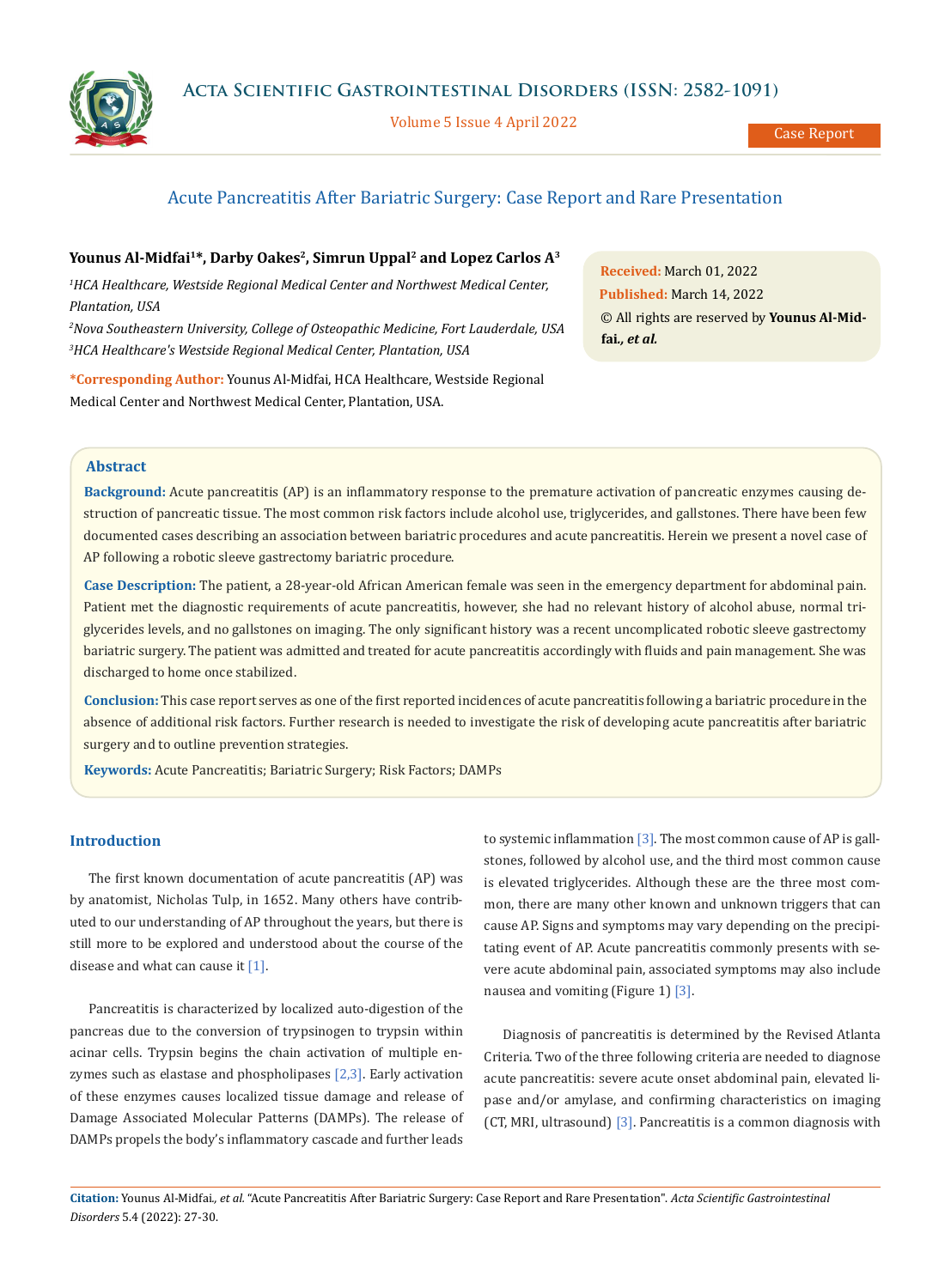studies reporting 2,814,972.3 cases worldwide in 2019  $[4]$ . There have been few documented cases associating AP with recent bariatric procedures.

Bariatric surgical procedures have shown to be beneficial in treating obesity [5]. Robotic sleeve gastrectomy has been found to be an effective bariatric procedure and is reported to be safe treatment for obesity  $[6]$ . With the rise in obesity there is more demand for these bariatric procedures. Herein we explore a unique case of acute pancreatitis following bariatric surgery.

## **Case Presentation**

A 28-year-old African American female with past medical history significant for obesity, hypertension, obstructive sleep apnea, and recent bariatric surgery presented to the emergency department (ED) with epigastric pain, vomiting, nausea starting approximately one week prior. She also reported intermittent chills since her robotic sleeve gastrectomy bariatric procedure one month prior. The patient denied blood in the vomit. She had not had a bowel movement since the onset of pain. She was calm and pleasant during the interview and expressed no signs of altered mentation. She attributed lack of pain on abdominal exam to pain medications given in the ED.

Her surgical history included a robotic sleeve gastrectomy done exactly one month prior and an ovarian torsion repair years ago. The robotic sleeve gastrectomy was uncomplicated. The patient reported no history of alcohol abuse, recreational drug use or tobacco use.

Vitals in the ED were within normal range. Labs were notable for an elevated lipase level of 1032 (normal range: 0-160 U/L) and slightly elevated liver enzymes. Triglyceride levels were within normal range. Computed tomography (CT) of the abdomen was performed in the ED which showed no acute abnormalities, no signs of bowel obstruction and no appendicitis. An ultrasound of the abdomen illustrated sludge in the gallbladder but no signs of stones or distension. The diagnosis of acute pancreatitis was made based on the combination of clinical presentation and evidence of elevated lipase.

Given the patient history and findings, the cause of her acute pancreatitis was presumed to be associated with her robotic sleeve gastrectomy. The patient was treated in a traditional manner for acute pancreatitis as per protocol and admitted for observation. After two days the patient showed improvement in pain and nausea. The patient was discharged to home once in stable condition with no remaining symptoms of acute pancreatitis.



**Figure 1**: Overview of Acute Pancreatitis.

**Citation:** Younus Al-Midfai*., et al.* "Acute Pancreatitis After Bariatric Surgery: Case Report and Rare Presentation". *Acta Scientific Gastrointestinal Disorders* 5.4 (2022): 27-30.

28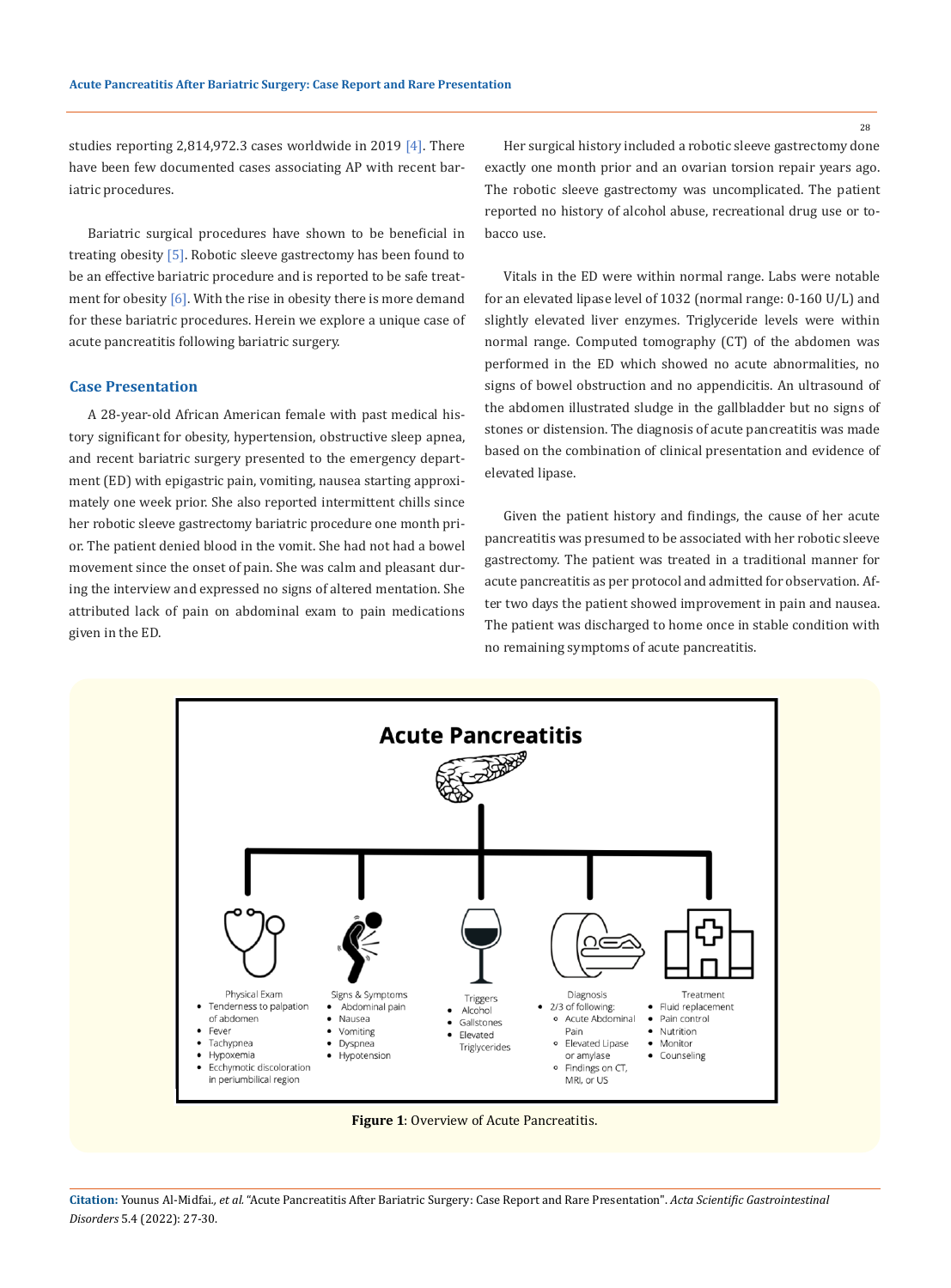#### **Discussion**

With the growing obesity rates in the United States, bariatric surgery is becoming increasingly common due to its effects on weight loss and improving obesity-related metabolic comorbidities [7]. There is substantial evidence to support that bariatric surgery, regardless of the procedure type, results in greater improvements in weight loss and type 2 diabetes outcomes as compared to nonsurgical interventions  $[8]$ . Bariatric surgery is generally considered safe, with perioperative mortality rates ranging from 0.03% to 0.2% [8]. The most common complication within the first 10 days postoperatively is peritonitis due to anastomotic fistula formation, with an incidence of 1-6% after gastric bypass and 3-7% after sleeve gastrectomy  $[9]$ . Other well-documented long term complications include micronutrient deficiencies (most commonly vitamin D, iron, and vitamin  $B_{12}$ ), bone loss, nephrolithiasis, hypoglycemia, and rarely, alcohol use disorder [7]. Thus, most patients are advised to supplement with multivitamin regimens to prevent nutritional deficiencies [7].

Currently, the two most common bariatric procedures include the sleeve gastrectomy (SG) and the Roux-en-Y gastric bypass (RYGB). Since 2013, SG has been the most common bariatric surgery, proven to improve the metabolic profile, comorbidities, and inflammatory state seen in obese individuals [10]. SG is considered minimally invasive and has been found to have a higher survival rate among patients as compared to other bariatric procedures [11]. This procedure involves surgically resecting approximately 80% of the gastric fundus, which accounts for the regulation of appetite [11]. SG does not require gastrointestinal anastomosis, intestinal bypass, or artificial device implantation and is normally performed robotically or laparoscopically  $[11]$ . The most common complications of SG include nutrient deficiencies, bleeding, and leakage [11]. A prospective study examining the five-year outcomes of laparoscopic sleeve gastrectomies in 156 patients found that with regards to late complications, one patient (0.6%) developed a gastric stricture, 24 patients (15.3%) developed new-onset gastroesophageal reflux disease, three patients (1.9%) developed a trocar-site hernia, and seven patients (4.4%) required a cholecystectomy due to the development of symptomatic gallstones – two of those patients presented with acute pancreatitis  $[12]$ .

This case report highlights a rare and less understood complication of bariatric surgery. Currently, there is limited data examining the relationship between bariatric surgery and acute pancreatitis (AP). Reported annual incidence rates of AP post-bariatric surgery are inconsistent – ranging from 0.013% to 1.04% depending on the study [10]. Bariatric surgery induces changes in gastrointestinal and pancreatic peptides, as well as anatomical and hormonal changes, which may play a role in the development of AP after surgery [13]. Additionally, bariatric surgery is associated with an increased risk of gallstone disease, a risk factor for the development of AP [10].

A retrospective cohort study found that out of 920,615 patients with acute pancreatitis, 15,345 had previously undergone bariatric surgery (8,220 after propensity matching) [13]. An additional retrospective study investigated the postoperative risks of acute pancreatitis in the sleeve gastrectomy (SG) procedure versus the Roux-en-Y gastric bypass (RYGB) as compared to a control group of hernia repair (HR) patients [10]. The study included 652,042 morbidly obese patients who underwent one of the three procedures [10]. It was found that more patients developed AP within 6 months after SG compared to RYGB and controls, with the highest risk in younger patients (18-29 years old), females, and those with gallstones [10]. In this study, the rate of AP following SG was 21 per 1000 patients [10]. For both the SG and RYGB groups, most of the post-operative AP admissions occurred within 30 days after surgery [10].

The current studies have failed to identify the exact cause of acute pancreatitis post-bariatric surgery, the reasons for differential impact of bariatric surgery type on risk of AP, or strategies for prevention. However, the findings did suggest that biliary disease is the main factor involved in the increased risk of AP post-bariatric surgery, especially post-SG, and that prior cholecystectomy may reduce the risk for developing AP [10]. Although the patient in this case report did not have gallstones, this association necessitates further investigation into preventive strategies.

In conclusion, we present a unique case of acute pancreatitis following a robotic sleeve gastrectomy bariatric procedure in which the patient had no other known risk factors for acute pancreatitis. Similar cases have been documented, however, there is minimal data examining the relationship between bariatric surgery and acute pancreatitis. The exact mechanism for why these patients develop acute pancreatitis after such procedures is still unknown. Research is needed to identify additional risk factors for developing acute pancreatitis post-bariatric surgery and to explore

29

**Citation:** Younus Al-Midfai*., et al.* "Acute Pancreatitis After Bariatric Surgery: Case Report and Rare Presentation". *Acta Scientific Gastrointestinal Disorders* 5.4 (2022): 27-30.